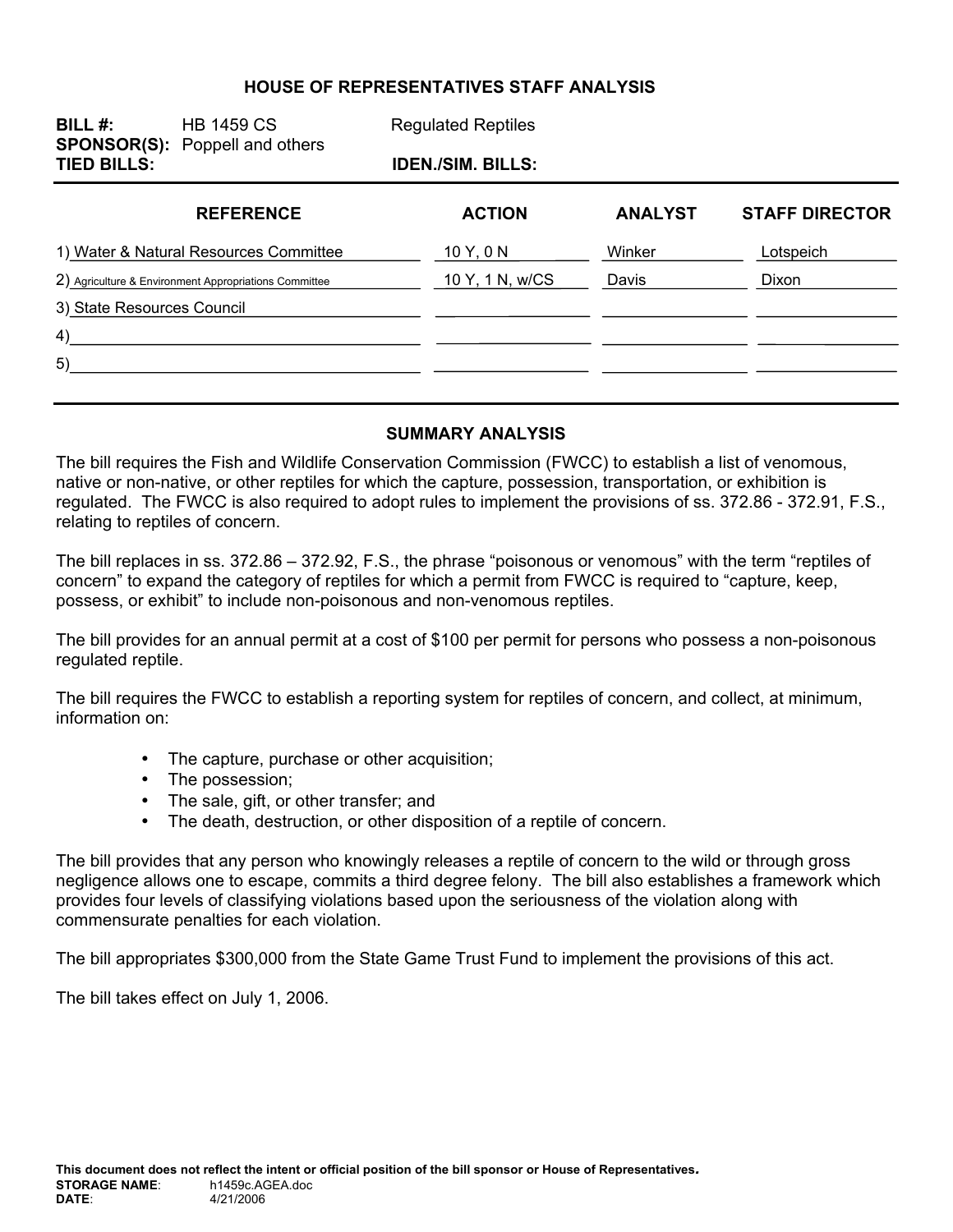# **FULL ANALYSIS**

# **I. SUBSTANTIVE ANALYSIS**

### A. HOUSE PRINCIPLES ANALYSIS:

**Promote personal responsibility –** The bill provides for additional regulations for persons keeping, possessing, and exhibiting certain reptiles with the intention of minimizing the extent to which persons intentionally or accidentally release certain reptiles into the wild.

**Ensure lower taxes –** The bill requires persons capturing, keeping, possessing, or exhibiting nonpoisonous reptiles of concern to obtain a permit at an annual cost of \$100.

### B. EFFECT OF PROPOSED CHANGES:

### **Present Situation**

#### Current Statutes

Section 372.86, F.S., provides that no person, firm, or corporation shall keep, possess, or exhibit any poisonous or venomous reptile without obtaining a special permit or license from the Fish and Wildlife Conservation Commission (FWCC). According to the FWCC, there have been a total of less than 500 permits issued. Currently, FWCC reports that there are over 300 entities licensed to possess poisonous or venomous reptiles.

Section 372.87, F.S., authorizes the FWCC to issue a license or permit for the keeping, possessing, or exhibiting of poisonous or venomous reptiles. The FWCC is authorized to assess an annual fee of \$100 for the permit, which may be renewed on an annual basis upon the payment of the fee. The FWCC may revoke the permit for any violation of provisions in ss. 372.86 – 372.91, F.S., or any rule pertaining to such sections.

Section 372.88, F.S., requires that before a person, party, firm, or corporation can exhibit poisonous or venomous reptiles to the public, a "good and sufficient" bond in writing in the sum of \$1,000 must be provided and payable to the Governor and the Governor's successors. The bond must be conditioned that the exhibitor will indemnify and save harmless all persons from injury or damage from the poisonous or venomous reptiles. The aggregate liability of the surety shall not exceed the sum of the bond amount.

Section 372.89, F.S., requires that any person, firm, or corporation licensed to keep, possess, or exhibit poisonous or venomous reptiles must provide safe, secure, and proper housing for the reptiles in cases, cages, pits, or enclosures. This section also makes it unlawful to keep, possess, or exhibit a poisonous or venomous reptile in any manner not approved as safe, secure, or proper by the FWCC.

Section 372.90, F.S., requires that poisonous or venomous reptiles may only be transported in a "stout closely woven cloth sack, tied or otherwise secured", placed in a box made of "solid material in solid sheets" with air holes which must be screened. The boxes used for transportation of poisonous reptiles must be prominently labeled "Danger---Poisonous Snakes" or "Danger---Poisonous Reptiles."

Section 372.901, F.S., provides that poisonous or venomous reptiles held in captivity must be subject to an inspection by an officer of the FWCC, who shall determine that the reptiles are securely, properly, and safely penned. If not, the FWCC officer must report the situation to the person or firm owning the reptiles. Should the person or firm fail to correct the situation within 30 days after receiving the written notice, the license or permit required to keep, possess, or exhibit the reptiles shall be revoked.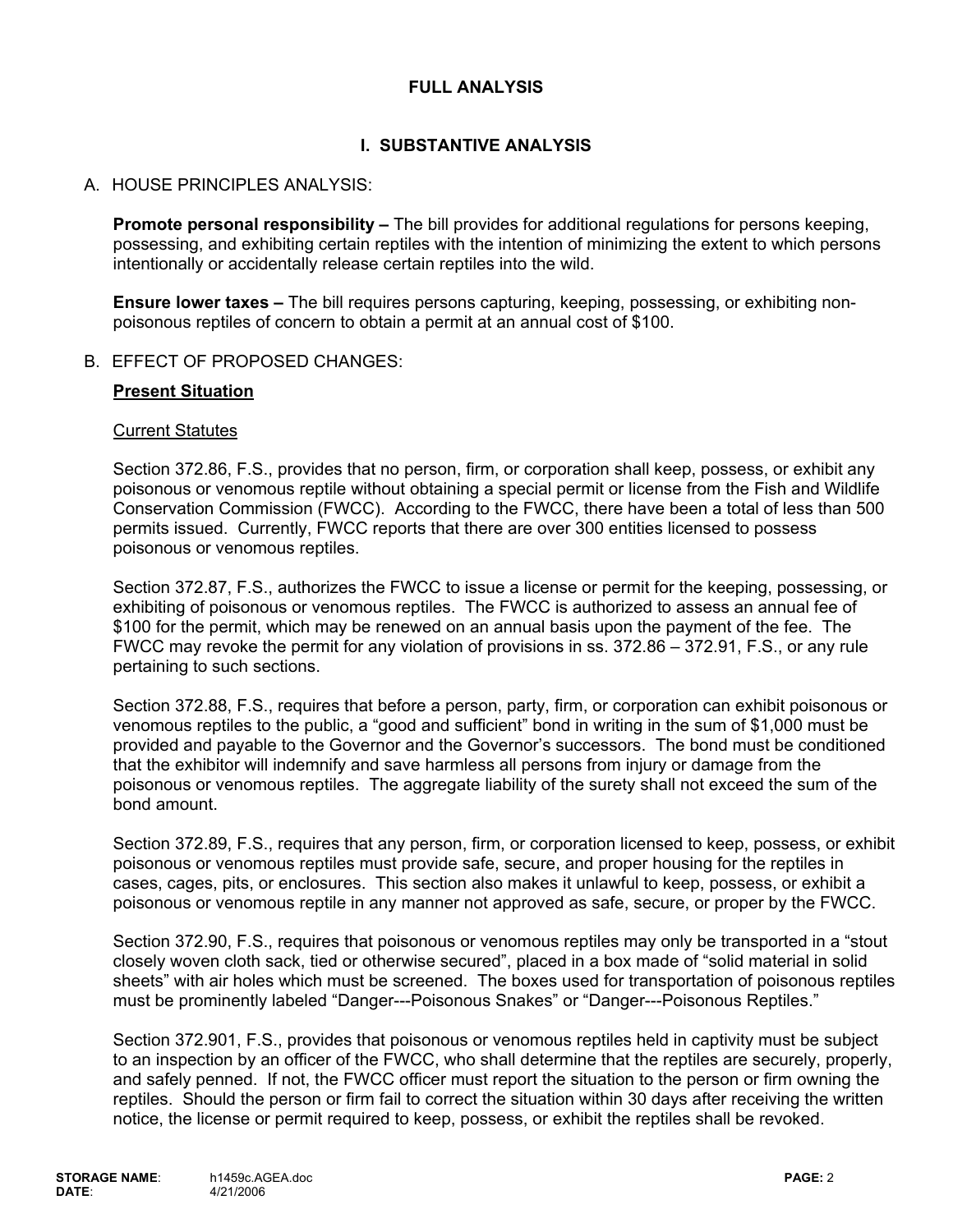Section 372.91, F.S., provides that no person other than the person issued the license or permit to keep, possess, or exhibit the poisonous or venomous reptiles, or the person's authorized employee, may open any cage, pit, or other container holding the reptiles.

Section 372.912, F.S., provides that any person, firm, or corporation wanting to conduct an organized poisonous reptile hunt must comply with the provisions and requirements of ss. 372.86 - 372.91, F.S., and the event must be registered with the FWCC. If the event is conducted by a nonprofit organization registered with the Department of State, the licensing provisions in ss. 372.86, 372.87, and 372.88, F.S., are not required.

Section 372.265, F.S., provides that it is unlawful for sale or use, or to release within this state, "any species of the animal kingdom not indigenous to Florida without first obtaining a permit to do so" from the FWCC. The FWCC is authorized to issue or deny such a permit "upon the completion of studies of the species made by it (FWCC) to determine any detrimental effect the species might have on the ecology of the state." Persons in violation of this section can be found guilty of a first degree misdemeanor punishable pursuant to s. 775.145 or s. 775.083, F.S.

### Captive Wildlife Technical Advisory Group

The Captive Wildlife Technical Advisory Group (CWTAG) was originally formed in 1994 for the purpose of reviewing Florida's exotic animal regulations. After several years of work, this group was abandoned and on July 15, 2005, the CWTAG was re-constituted. The CWTAG is comprised of 11 members and according to the FWCC, "represents all facets of the captive wildlife industry and wildlife rehabilitation." Members of the CWTAG also "represent experience in animal welfare, disease/bioterrorism, emergency response, and local government."

Although the CWTAG has a broad mission, a primary issue discussed at CWTAG meetings (six public meetings since July 2005) focused on the regulation of venomous and poisonous reptiles. For example, at the October meeting, the CWTAG discussed the permitting of persons owning such reptiles as well as means to identify and track venomous reptiles.

The CWTAG also discussed the need for defining "venomous reptiles" and that the term "venomous" is not currently defined in statute or in FWCC regulations. FWCC staff reported to the CWTAG that a number of issues have arisen in attempting to define "venomous reptiles." For example, what is the threshold where the venomous reptile regulations apply? Should the FWCC consider the toxicity of the venom, the behavior of the reptile/snake, or whether or not the reptile/snake is rear-fanged? What about the issue of "venom-void" reptiles, which are reptiles which have been surgically altered to remove venom glands or alter the reptile's venom delivery system?

At its September meeting, the CWTAG was provided a presentation on the National Reptile Improvement Plan (discussed below) along with a discussion on penalties for violations of the state's requirements for keeping, possessing, and exhibiting venomous reptiles.

At its December meeting, the CWTAG again discussed the need for a definition of "venomous reptiles." The CWTAG also held a discussion on "giant reptiles" (e. g., Burmese/Indian python, Amethystine python, Reticulated python, African Rock python, and the Anaconda). The CWTAG discussed proposed legislation (HB 1459) regarding the regulation of reptiles.

Also at its December meeting, the CWTAG made the following recommendations to the FWCC:

- That a new FWCC rule be adopted requiring a permanent identification marker be attached to each venomous reptile cage.
- As a condition of the issuance of a venomous reptile permit, the applicant must prepare and file a disaster and emergency plan with the FWCC.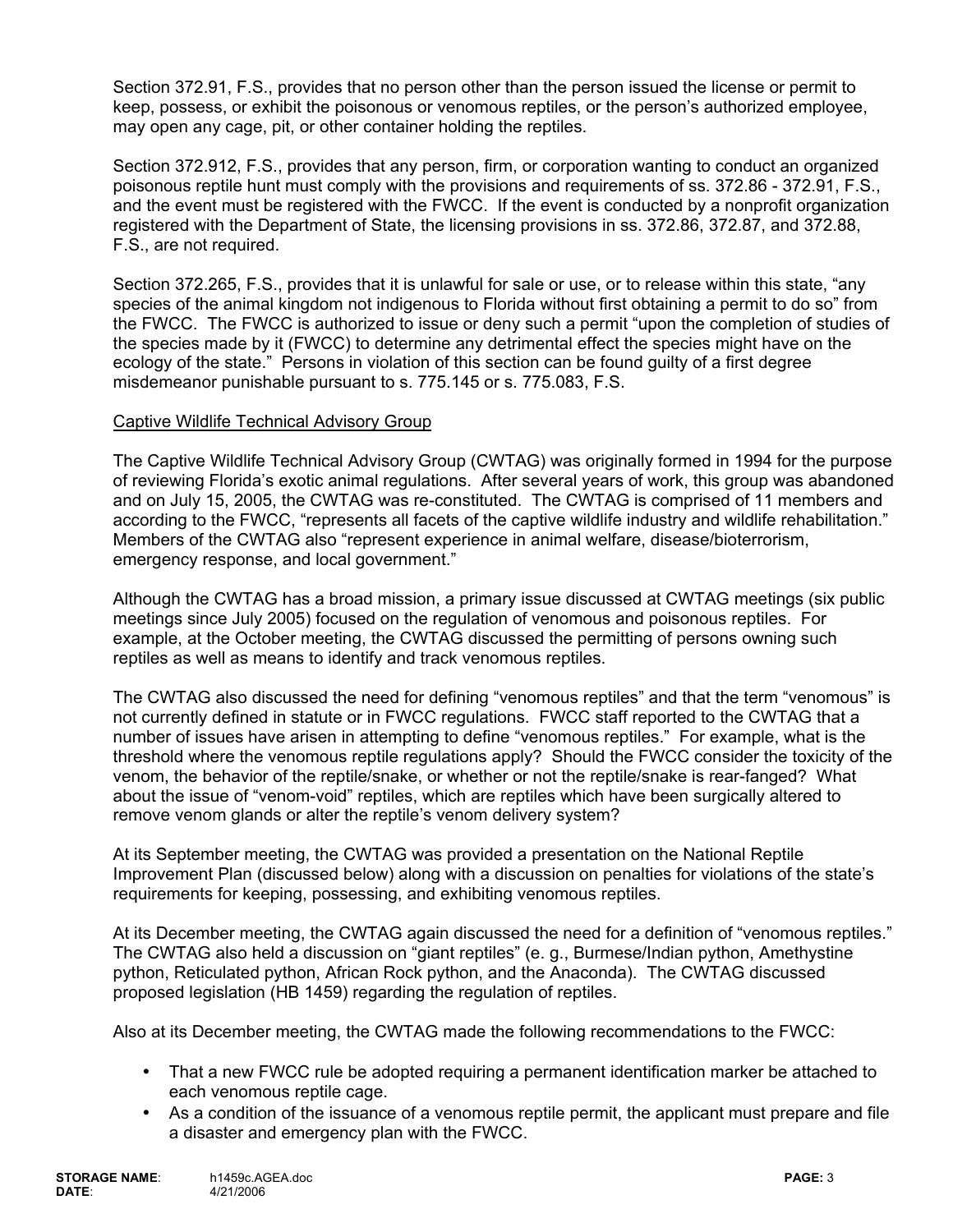- Each venomous reptile permit holder must be required to post on site, a "venomous bite protocol," listing actions to be taken in the event of a reptile bite.
- In the short term, "venomous reptiles" should be defined by FWCC rule to include all animals in the families Elapidae, Crotalidae, Viperidae, and Hydrophilidae; all animals in the Genus Heloderma; all animals in the following Colubridae Genera – Rhabdophis, Dispholidus, Thelatornis, and Atracapsis, in addition to any reptile species determined to have the potential to cause serious human injury due to toxic effects of its venom or poison.
- In the long term, the term "venomous reptiles" should be changed to "reptiles subject to regulation."

# National Reptile Improvement Plan

Adopted by the Pet Industry Joint Advisory Council (PIJAC) in June 2003, the National Reptile Improvement Plan: Best Management Practices for the Reptile Trade (NRIP), provides standards and best practices designed to improve the practices of persons involved in the importation, sale, or captive breeding of reptilian and amphibian species.

The intent of the NRIP is to establish practices and standards designed to minimize the risk of international and interstate movement of reptiles causing harm to the reptiles, livestock, or the environment. Participation in the NRIP is voluntary, and is a self-regulated program that includes the adoption and implementation of best management practices, a quality assurance program, and independent verification of compliance through periodic inspections.

NRIP best management practices were developed through a consultative process with participation by representatives of the reptile industry, the reptile hobby community, reptile veterinarians, entomologists and the U.S. Department of Agriculture and the Florida Department of Agriculture and Consumer Services.

The NRIP defines "reptile" as any living specimens of the following taxonomic groups belonging to the class Reptilia:

- Snakes;
- Lizards;
- Turtles and Tortoises; and
- Crocodilians.

The NRIP defines the term "venomous animal" to mean any snake of the following type:

- Cobras, mambas, coral snakes, kraits, and relatives;
- Adders and vipers;
- Rattlesnakes, copperheads, and palm pit vipers;
- Mole vipers and burrowing asps;
- Sea snakes;
- Rear-fanged snakes;
- African vine or twig snakes:
- Mangrove and cat snakes; and
- Any lizard of the genus Heloderma.

The NRIP provides numerous and detailed standards and best management practices for the reptile trade. For example, under the section entitled Display and Sale at Public Events, some of the best management practices include:

• No venomous animal, including rear-fanged animal, should be sold to anyone under the age of 18 years of age.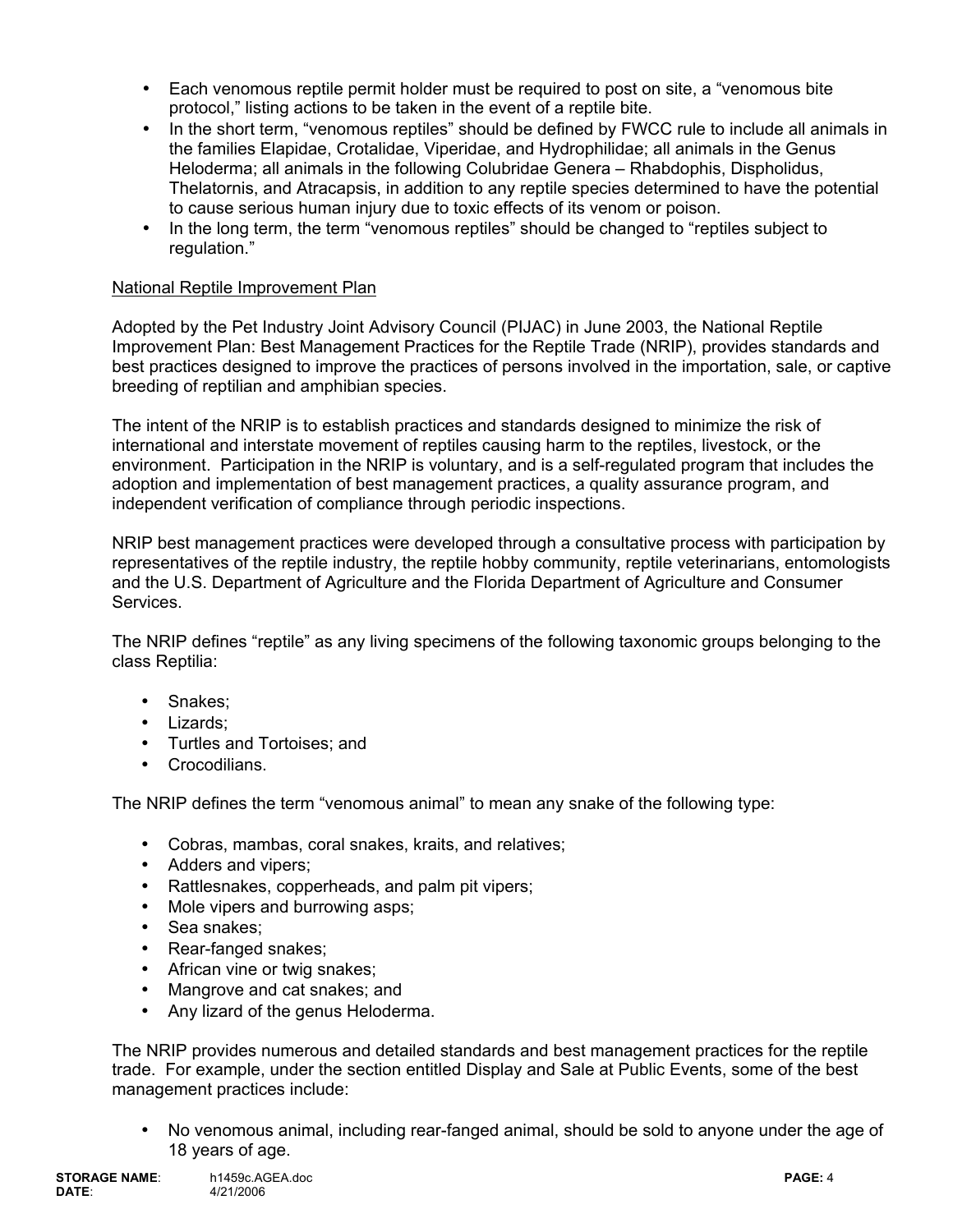- Sales of venomous animals should be in a separate room or location within the event site.
- All reptiles and amphibians that can cause harm should be kept in a secure container at all times.

As discussed above, the CWTAG has discussed the NRIP and has recommended that the FWCC adopt its standards and best management practices.

### **Effect of Proposed Changes**

The bill requires the Fish and Wildlife Conservation Commission (FWCC) to establish a list of venomous, native or non-native, or other reptiles for which the capture, possession, transportation, or exhibition is regulated. The FWCC is also required to adopt rules to implement the provisions of ss. 372.86 - 372.91, F.S., relating to reptiles of concern.

The bill replaces in ss. 372.86 – 372.92, F.S., the phrase "poisonous or venomous" with the term "reptiles of concern" to expand the category of reptiles for which a permit from FWCC is required to "capture, keep, possess, or exhibit" to include non-poisonous and non-venomous reptiles.

The bill provides for an annual permit at a cost of \$100 per permit for persons who possess a nonpoisonous regulated reptile.

The bill requires the FWCC to establish a reporting system for reptiles of concern, and collect, at minimum, information on:

- The capture, purchase or other acquisition;
- The possession;
- The sale, gift, or other transfer; and
- The death, destruction, or other disposition of a reptile of concern.

The bill provides that any person who knowingly releases a reptile of concern to the wild or through gross negligence allows one to escape, commits a third degree felony. The bill also establishes a framework which provides four levels of classifying violations based upon the seriousness of the violation along with commensurate penalties for each violation.

### Captive Wildlife Penalty framework

The bill creates s. 372.935, F.S., relating to captive wildlife penalties. This section establishes a framework which provides four levels of classifying violations based upon the seriousness of the violation along with commensurate penalties for each violation.

A Level 1 violation constitutes noncriminal infraction punishable by the imposition of a civil penalty of \$50 for the first conviction and \$250 for each subsequent conviction; an additional civil penalty, in the amount of the license fee required, shall be assessed for failing to have a required permit or license.

Any person who willfully refuses to post bond or accept and sign a citation is guilty of a second degree misdemeanor. Any person who fails to pay the civil penalty within 30 days or fails to appear is guilty of a second degree misdemeanor.

Any person electing to appear before the county court or who is required to appear shall be deemed to have waived the limitations on the civil penalty. The court, after a hearing, shall determine whether an infraction has been committed. The court may impose a civil penalty (not less than \$50 for first conviction or \$250 for a subsequent conviction) or more than \$500 if the commission of the infraction as been proven beyond a reasonable doubt. A person found to have committed an infraction may appeal that finding to circuit court.

Included in the list of Level 1 violations are violations of: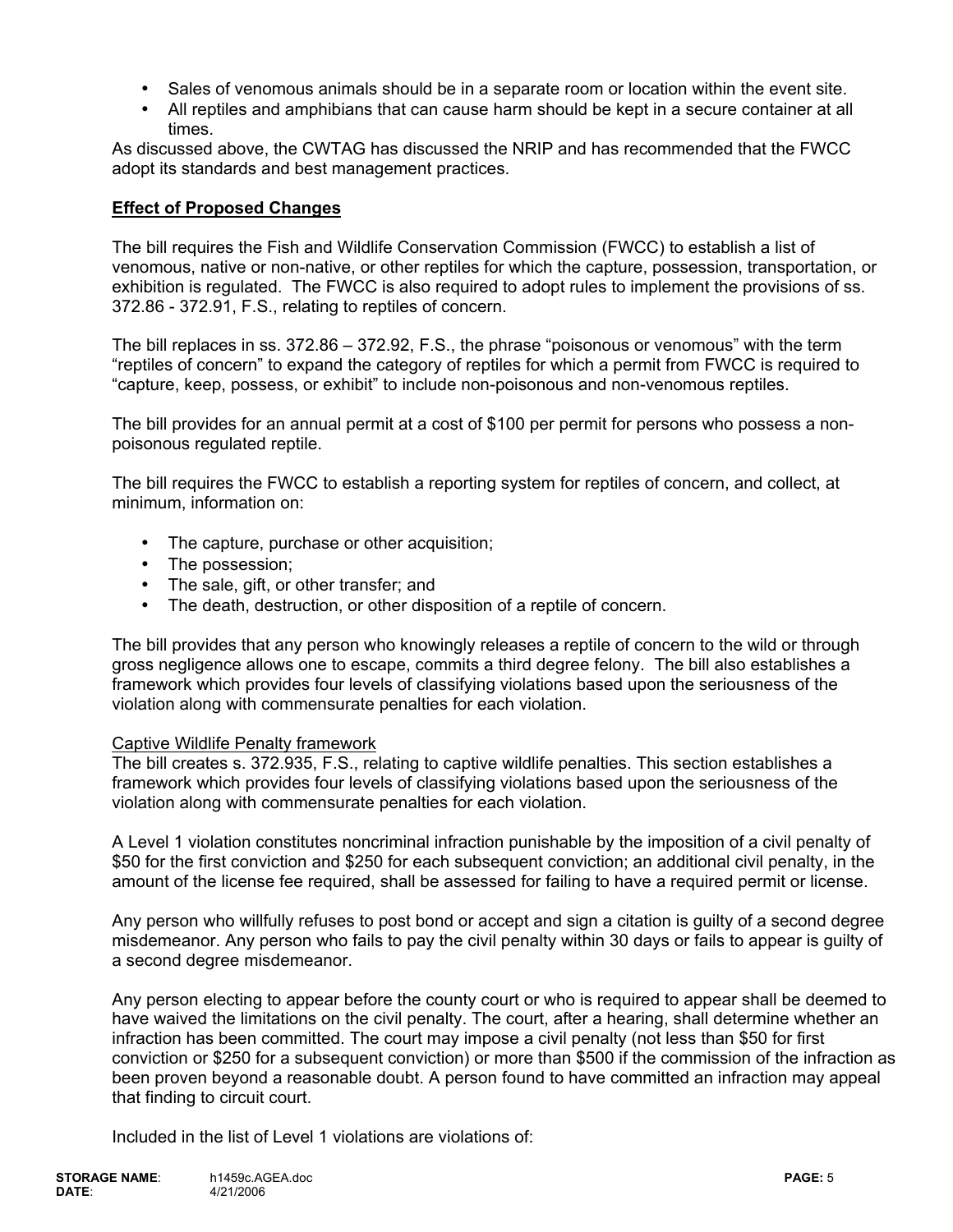- FWCC rules or orders of the requiring free permits or other authorizations to possess captive wildlife.
- FWCC rules or orders of the relating to the filing of reports or other documents required of persons who are licensed to possess captive wildlife.
- FWCC rules or orders of the requiring permits to possess captive wildlife that a fee is charged for, when the person being charged was issued the permit and the permit has expired less than 1 year prior to the violation.

A Level 2 violation constitutes a second degree misdemeanor. A first conviction is punishable under s. 775.082, F.S. (relating to sentencing), or s. 775.083, F.S. (relating to fines). Persons convicted of subsequent Level 2 violations are subject to increasing amounts of fines and license suspensions.

Included in the list of Level 2 violations are violations of:

- FWCC rules or orders that require a person to pay a fee to obtain a permit to possess captive wildlife or that require the maintenance of records relating to captive wildlife unless stated in subsection (1).
- FWCC rules or orders relating to captive wildlife not specified in subsection (1) or (3).
- FWCC rules or orders which require housing of wildlife in a safe manner when a violation results in an escape of wildlife other than Class I wildlife.
- S. 372.86, F.S., relating to possessing or exhibiting reptiles.
- S. 372.87, F.S., relating to licensing or reptiles.
- S. 372.88, F.S., relating to bonding requirements for exhibits.
- S. 372.89, F.S., relating to housing requirements.
- S. 372.90, F.S., relating to transportation.
- S. 372.901, F.S., relating to inspection.
- S. 372.91, F.S., relating to limitation of access to reptiles.
- S. 372.921, F.S., relating to exhibition or sale of wildlife.
- S. 372.922, F.S., relating to personal possession of wildlife.

A Level 3 violation constitutes a first degree misdemeanor punishable under s. 775.082 or s. 775.083, F.S. if they have not been previously convicted within the past 10 years. A level 3 violation within the past 10 years is a first degree misdemeanor with a minimum mandatory fine of \$750 and a suspension of all licenses issued under this chapter relating to captive wildlife for 3 years.

Included in the list of Level 3 violations are violations of:

- FWCC rules or orders which require housing of wildlife in a safe manner when a violation results in an escape of wildlife other than Class I wildlife.
- FWCC rules or orders related to captive wildlife when the violation results in serious bodily injury to another person.
- FWCC rules or orders relating to the use of gasoline, other chemicals, or gaseous substances on wildlife.
- FWCC rules or orders prohibiting the release of wildlife for which only conditional possession is allowed.
- FWCC rules or orders prohibiting knowingly entering false information on an application for a license or permit to possess captive wildlife.
- S. 372.265, F.S., relating to illegal importation or introduction of foreign wildlife.

A Level 4 violation constitutes a felony of the third degree punishable under s. 775.082 or s. 775.083, F.S., with a permanent revocation of all licenses or permits to possess captive wildlife under this chapter.

Level 4 violations include violations of:

• S. 370.081, F.S., relating to the illegal importation and possession of nonindigenous marine plants and animals.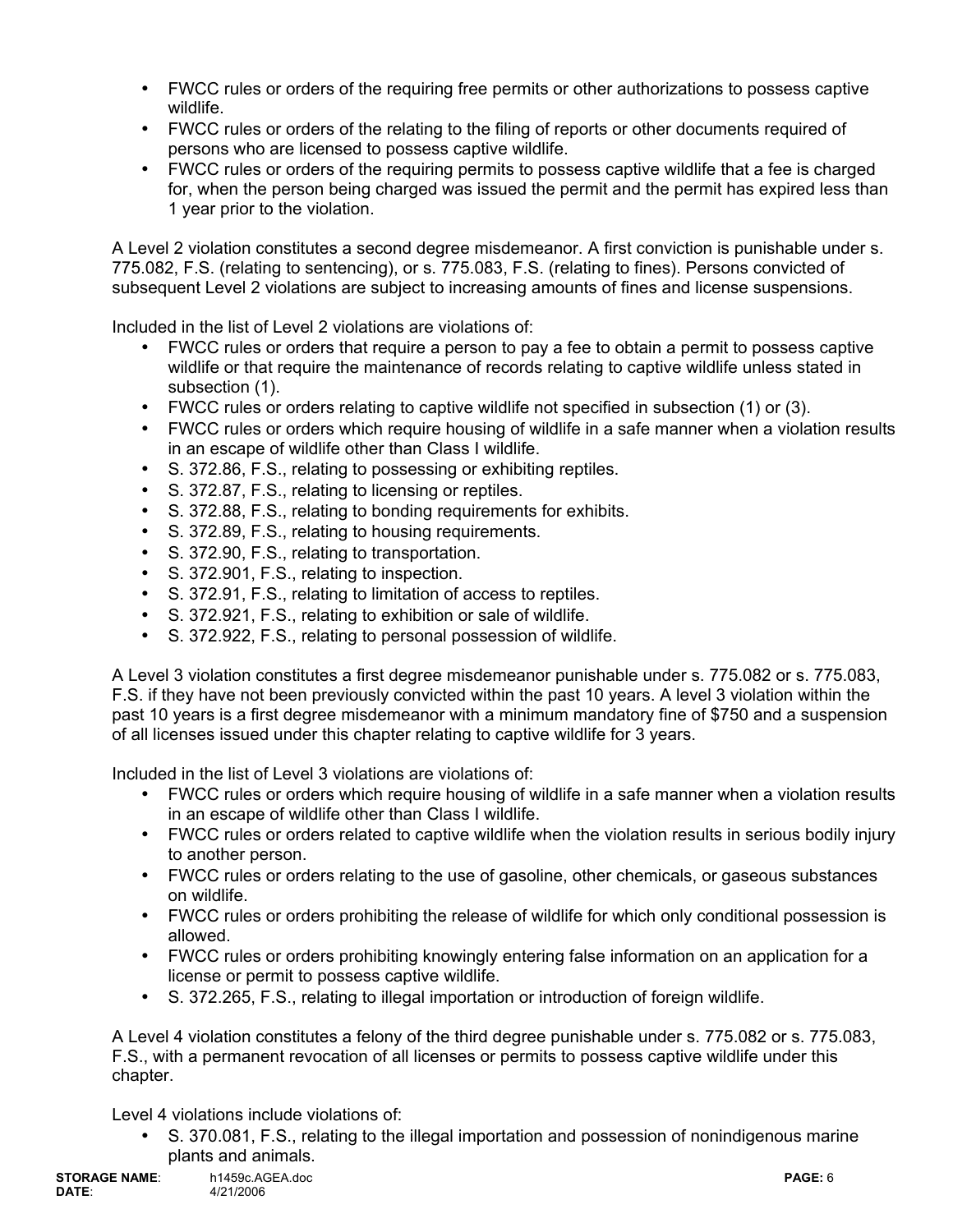- S. 370.92, F.S., relating to release of reptiles of concern.
- FWCC rules or orders relating to the importation, possession, or release of fish and wildlife for which possession is prohibited.
- C. SECTION DIRECTORY:
	- Section 1: Amends s. 372.86, F.S., to require the FWCC to establish a list of reptiles for which the capture, possession, transportation, or exhibition is regulated.
	- Section 2: Amends s. 372.87, F.S., to replace the terms "poisonous" and "venomous" with "reptiles of concern."
	- Section 3: Amends s. 372.88, F.S., to make conforming change regarding reptiles of concern.
	- Section 4: Amends s. 372.89, F.S., to replace the terms "poisonous" and "venomous" with "reptiles of concern."
	- Section 5: Amends s. 372.90, F.S., to require that reptiles of concern be transported in a specified manner.
	- Section 6: Amends s. 372.901, F.S., to require the FWCC to establish by rule a reporting system for regulated reptiles.
	- Section 7: Amends s. 372.91, F.S., to replace the terms "poisonous" and "venomous" with "reptiles of concern."
	- Section 8: Renumbers s. 372.911, F.S., as s. 372.0715, F.S.
	- Section 9: Repeals s. 372.912, F.S.
	- Section 10: Amends s. 372.92, F.S., establishes penalties for violating requirements for regulating reptiles.
	- Section 11: Creates s. 372.935, F.S., establishes framework of captive wildlife penalties.
	- Section 12: Provides an appropriation.
	- Section 13: The bill takes effect on July 1, 2006.

### **II. FISCAL ANALYSIS & ECONOMIC IMPACT STATEMENT**

### A. FISCAL IMPACT ON STATE GOVERNMENT:

|                               | Revenues:                                                | FY 06-07  | FY 07-08  | FY 08-09  |
|-------------------------------|----------------------------------------------------------|-----------|-----------|-----------|
|                               | State Game Trust Fund<br>(est. 3,000 additional entities | Amount    | Amount    | Amount    |
|                               | requiring \$100 license)                                 | \$300,000 | \$300,000 | \$300,000 |
| $2_{\cdot}$                   | Expenditures:                                            |           |           |           |
|                               | Workload-personnel (2 FTE)<br>(salaries/expenses etc.)   | \$91,276  | \$83,713  | \$85,526  |
| <b>STORAGE NAME:</b><br>DATE: | h1459c.AGEA.doc<br>4/21/2006                             |           |           | PAGE: 7   |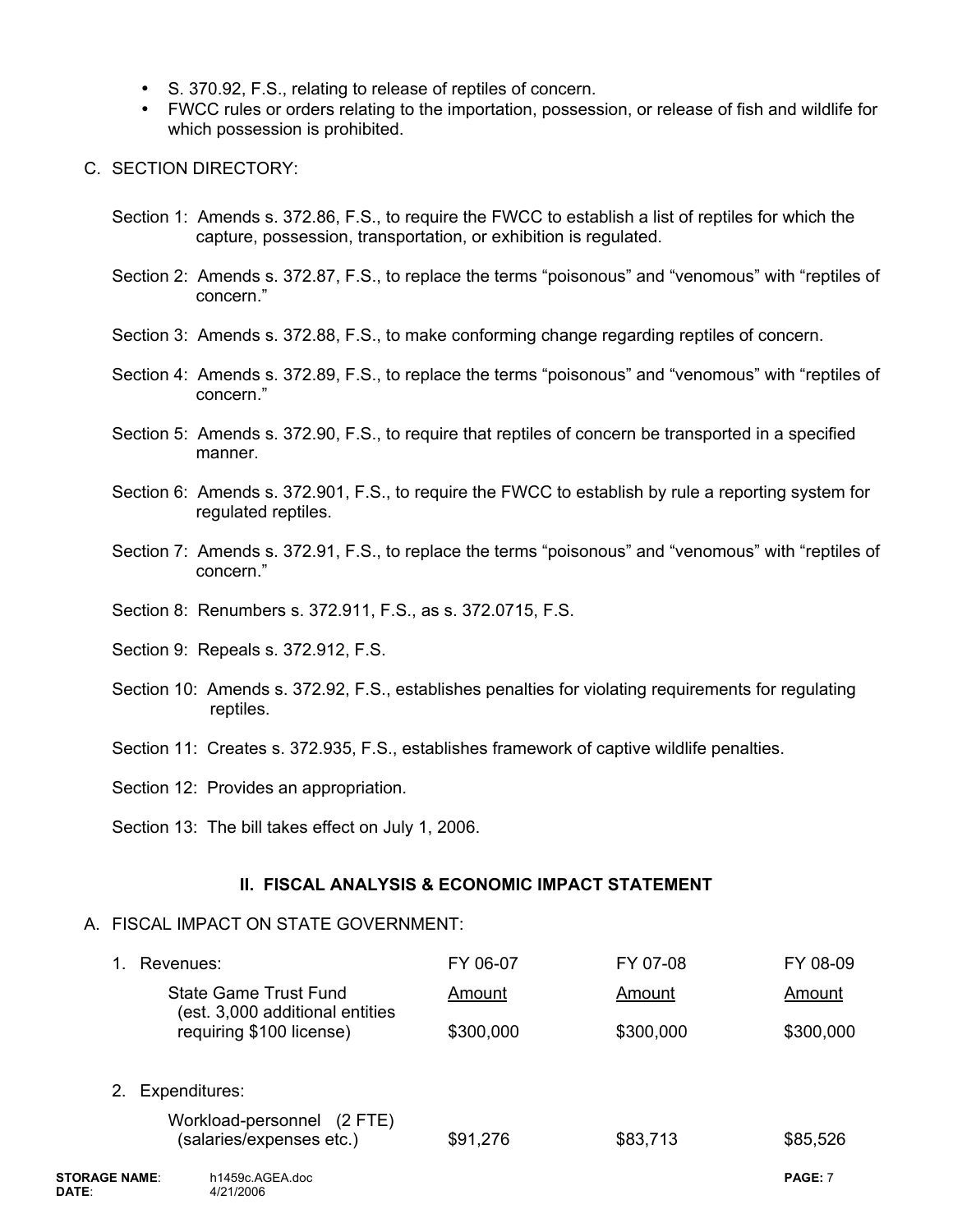| Operations/Expenses               |           |           |           |
|-----------------------------------|-----------|-----------|-----------|
| (application review, inspections) | \$208,274 | \$216,287 | \$214,474 |
|                                   | \$300,000 | \$300,000 | \$300,000 |

- B. FISCAL IMPACT ON LOCAL GOVERNMENTS:
	- 1. Revenues:

None.

2. Expenditures:

None.

C. DIRECT ECONOMIC IMPACT ON PRIVATE SECTOR:

Persons or entities currently exhibiting non-poisonous reptiles currently have no bond requirement. The bill will impose a \$1,000 bond requirement on them. Persons or entities possessing nonpoisonous reptiles of concern will now be required to have the same annual permit, at a cost of \$100 per permit, as those entities possessing poisonous or venomous reptiles.

D. FISCAL COMMENTS:

The bill appropriates \$300,000 from the State Game Trust Fund to implement the provisions of this act.

The FWCC estimates that new license fees will generate approximately \$300,000 and their expenditures associated with reviewing/processing applications and increased inspections would also equal \$300,000. The bill will also have an indeterminate fiscal impact upon the FWCC for the implementation of a regulated reptile reporting system.

# **III. COMMENTS**

### A. CONSTITUTIONAL ISSUES:

1. Applicability of Municipality/County Mandates Provision:

The bill does not appear to require cities or counties to spend funds or take actions requiring the expenditure of funds. Nor does the bill reduce the authority that cities and counties have to raise revenues in the aggregate or reduce the percentage of a state tax shared with cities or counties.

2. Other:

Pursuant to Article IV, Section 9 of the Florida Constitution, the FWCC has the authority to exercise the regulatory and executive powers of the state with respect to fresh water aquatic life, marine life, and wild animal life. However, this Constitutional provision requires that "all license fees for taking wild animal life, fresh water aquatic life and marine life and penalties for violating regulations of the commission shall be prescribed by general law." The fees and penalties provided by the bill appear to be consistent with this constitutional requirement.

### B. RULE-MAKING AUTHORITY:

The bill requires the FWCC to amend current rules related to the capture, possession, keeping, and exhibiting of poisonous and venomous reptiles to expand the list of reptiles of concern. The bill also requires FWCC to adopt rules for implementing a reporting system.

### C. DRAFTING ISSUES OR OTHER COMMENTS:

The bill creates penalties for persons who knowingly release a reptile of concern to the "wild" or who through "gross negligence" allows one to escape. The bill does not define the terms "wild" and "gross